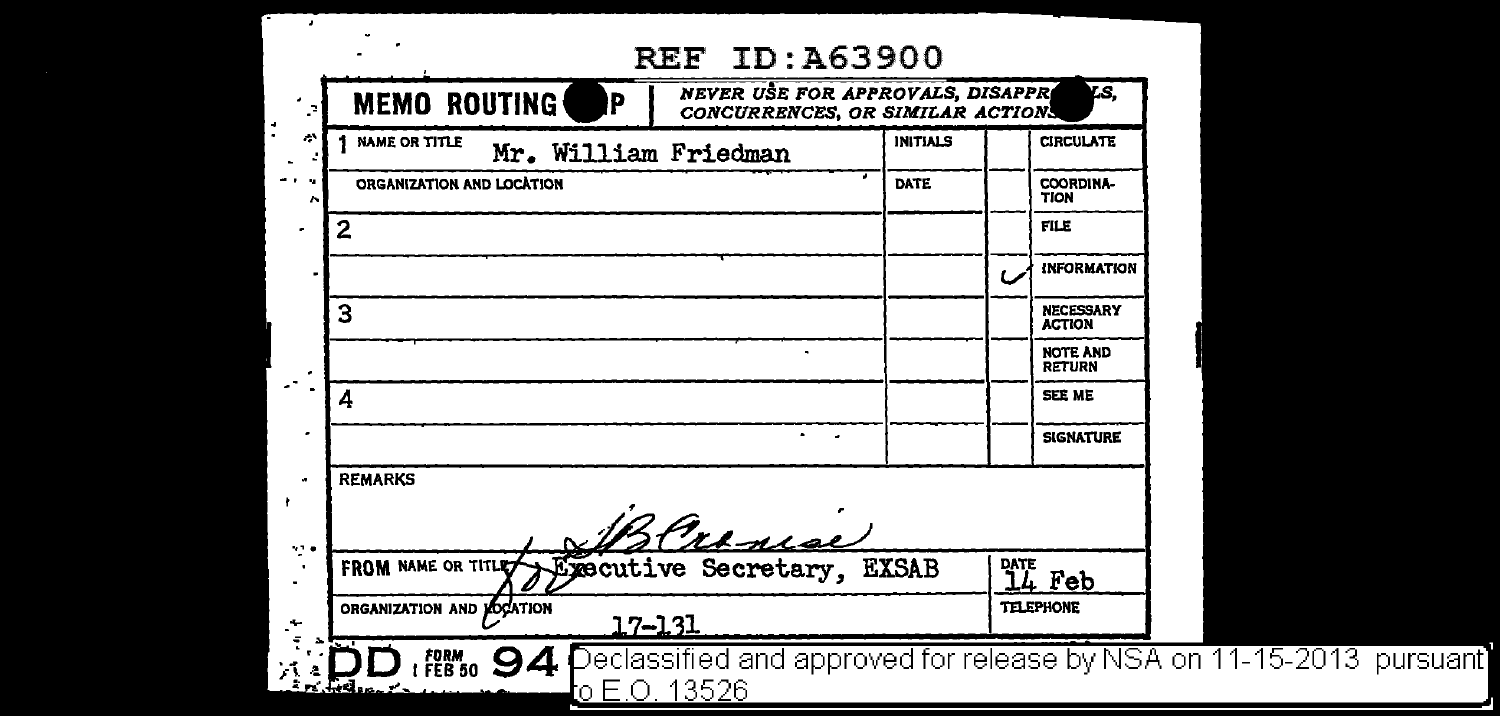

**KORFY** 

**FINAL** 

Minutes of the Meeting of the Executive Group for National Security Agency Scientific Advisory Board Affairs held 12 January 1956

1. A meeting of the Executive Group for National Security Agency Scientific Advisory Board Affairs was held at 0930 on 12 January 1956 in Room 17-131. NSS.

2. Those present at the meeting were:

a. Members:

Dr. S. Kullback, Executive Secretary Colonel K. I. Davis, USA Captain A. Enderlin. USN Mr. P. E. Neff Colonel G. W. Wildes (for Captain J. S. Holtwick, USN) Mr. A. Levenson (for Brig. General W. M. Burgess, USAF)

b. NSA Scientific Advisory Board members:

Mr. John C. McPherson Mr. William F. Friedman

c. Observer:

LCDR J. W. Pearson

3. The Executive Secretary reported that replies had been received from a majority of the Board members in response to the letter announcing the meeting to be held 15, 16 and 17 February 1956. An affirmative reply was received from Mr. H. P. Corwith, Dr. Stewart S. Cairns, and Dr. Howard T. Engstrom. Dr. John von Neumann will attend part of the meetings and will determine which ones after he receives a copy of the agenda. Dr. Clifford C. Furnas, the new Assistant Secretary of Defense  $(R/D)$ , accepted membership on the Board and will also attend a portion of the meetings. A telegram was received from Dr. H. P. Robertson stating that he would be available to attend the meetings on the afternoon of the 16th and all day on the 17th. He suggested that items which would require his participation be scheduled for those days. Dr. S. S. Wilks will not attend the meeting as he is leaving this month on sabbatical leave in India and Australia.

 $h_s$  Dr. Kullback asked if there were any corrections to the revised minutes of the EXSAB meeting held 5 December 1955. Mr. Friedman commented that the group should be certain that the wording of the footnote on page 1 is correct. All members agreed that these facts were correct. There were no corrections to the minutes.

SECRET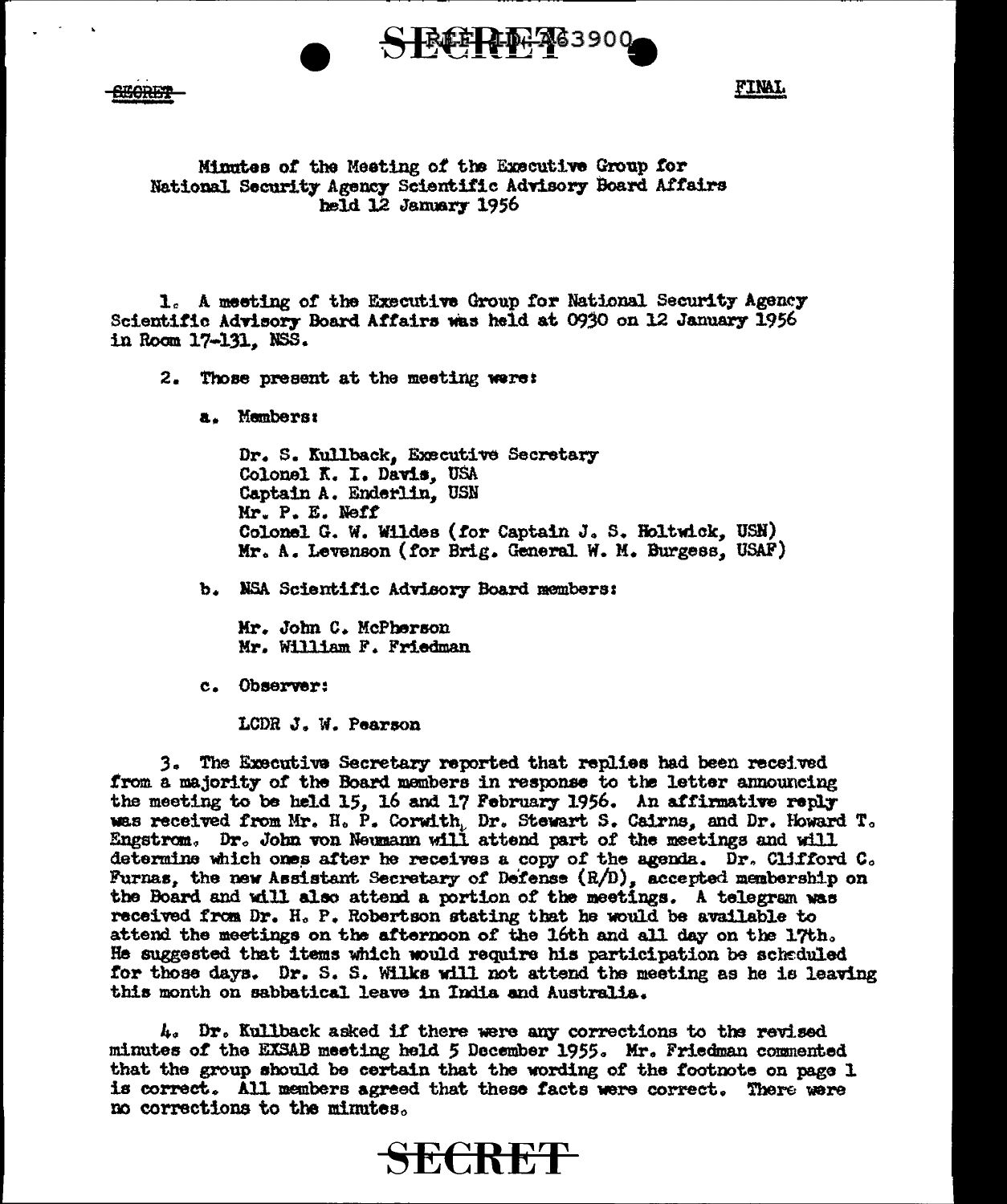

5. Dr. Kullback suggested that the group begin arranging the agenda items in time sequence; items of interest to the full Board membership to be scheduled for the last days of the meeting.

Mr. Neff asked if the Long Range COMINT plans and communication estimate would be presented. Colonel Wildes replied that the Long Range Estimate had been submitted to the operating elements and the Service Cryptologic Agencies. He stated that comments receiwd. indicated general concurrence in the Estimate with the exception of those submitted by PROD. He indicated that PROD would be requested to review the CCMINT portion again and submit their comments by 1 April. General Ackerman had concurred in thia procedure. Colonel Wildes expressed the opinion that be thought the Communications Estimate could be subnitted to the Board but said that this should be cleared through General Canine. Dr. Kullback pointed out that only a summary of the report need be given and copies of the full report could be made available to the members to read in detail for their comments. Mr. Friedman said that since the report is quite long and would require time to read in full that perhaps it would be better to present only the COMSEC and COMMUNICATIONS parts of the report to the Board this time.

Captain Enderlin and Mr. Neff discussed the best way to present the COMSEC and COM programs and agreed that CCM would present communications as they are and COMSEC would present the future plans.

6. Dr. Kullback reported that he bad seen Professor Wilks on the morning of 3 January and they had reviewed some of the subjects that would be discussed at the Board meeting. Professor Wilks indicated that when he returned to the States in the fall he would consider the possibility of calling a meeting of the Mathematics Panel. Dr. Kullback said that two projects suitable tor the panel wou1d be to have them review the program in  $NSA-34$ , the SCAMP project, and comment on these activities.

Kr. McPherson introduced the problem *ot* programming and considerable discussion tollowed on what bas been accomplished in this field at NSA as well as in outside organizations. Dr. Kullback said that an attempt should be made to consider the development of an appropriate symbolism for cryptanalysis to simplify the problem of mechanically translating them into the language of the machines. Mr. McPherson said that if the Agency wanted assistance from the Board on this problem, a request for assistance should be presented to the Board. Dr. Kullback said Hr. Lathroun from HSA-35 was working on related problems and suggested that he be asked to attend the meeting and present his problems; an outline of what he proposes to do and indicate that if any Board members are in a position to assist they should contact him.

7. Captain Enderlin said that he was prepared to report on "Recent" developments in communications as they affect NSA, and general NSA problems of communication" on any day that the group agreed upon. He suggested that the report on future communications be tied in with his report. (Captain Enderlin left the meeting at 1010.)

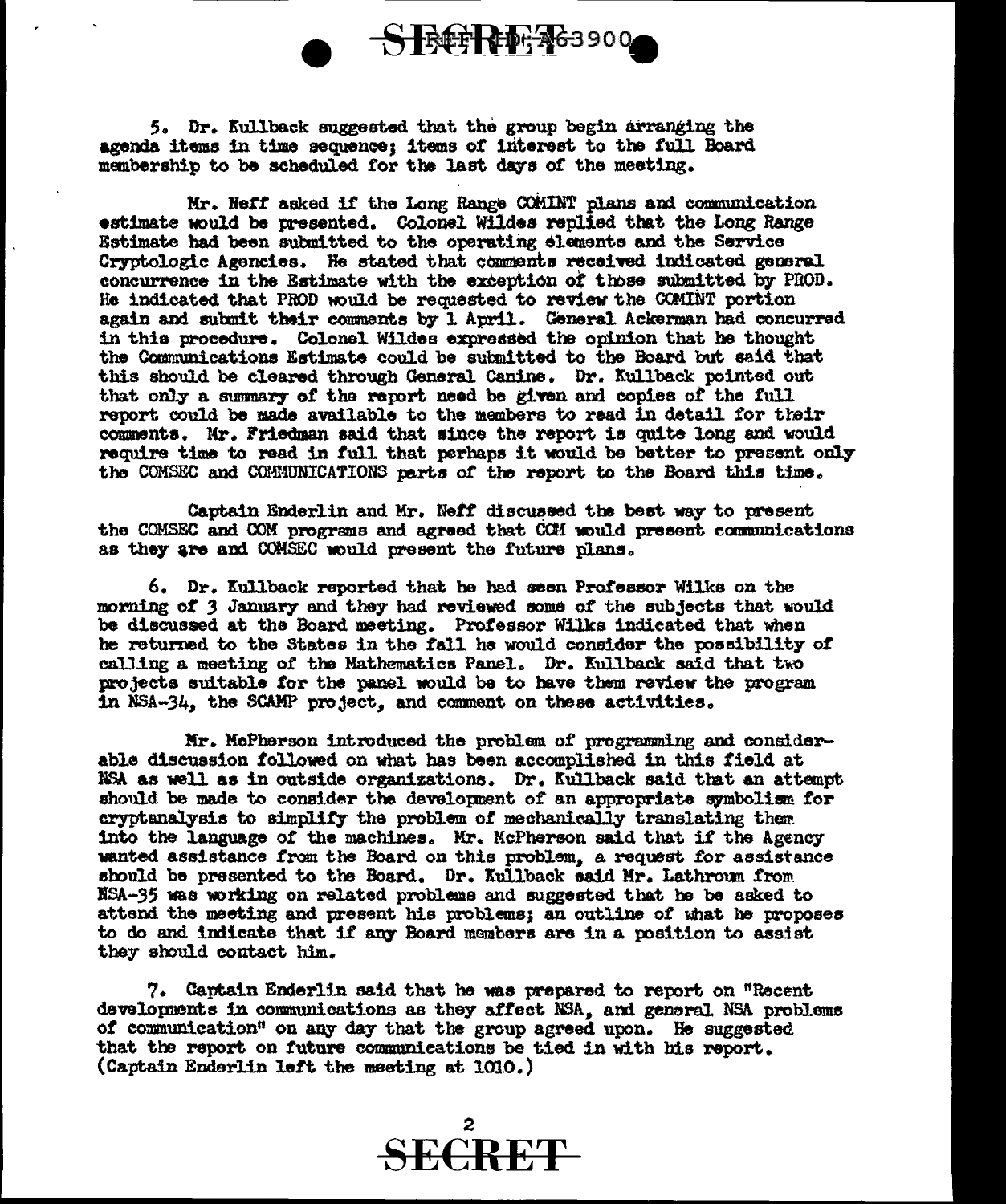



Mr. McPherson said in planning the program for each day, the group should remember that the Board members usually had to leave early on the last day. He also suggested that the first day be a preliminary or introductory meeting.

Dr. Kullback expressed the opinion that Dr. Furnas could probably be present for only one day. In reply to Mr. McPherson's suggestion that Dr. Furnas be given one-half day of indoetrination. Dr. Kullback said that General Canine would probably invite Dr. Furnas to visit the Agency for a tour prior to the meeting.

The Group then considered each item. as it appeared on the tentative agenda:

## Review and Approval of Minutes of  $6-7$  April 1955 Neeting.

Mr. Friedman asked whether or not the minutes were still in draft form. Dr. Kullback replied that he had one or two questions to discuss with Mr. McPherson before they were sent out to the Board members. It was agreed that approval of the minutes of the previous Board meeting would be the first item on the agenda and could be approved by the members present.

#### Review of the Robertson Report and its Recommendations.

Dr. Kullback said that he thought the Robertson Report would be of interest to Dr. Furnas and also since Dr. Robertson would be here for the latter part of the meetings that this item should be on the aganda for Friday. Several members expressed the opinion that this should be the final discussion on the Robertson Report and Mr. McPherson said that the Board would continue to use this report as a check list until a new report was written. Mr. Friedman said he thought another review by a Committee of the Board would be appropriate. A discussion followed regarding the preparation of a new report and it was telt that a gemral discussion by the Board members atter the presentation on the Robertson Report. would possibly result in some interesting canmenta on this subject.

#### New Board Business.

Mr. McPherson suggested that new Board business be added to the agenda so that the members would have an opportunity to present items for consideration. It was agree that this would be the last item of business on Friday.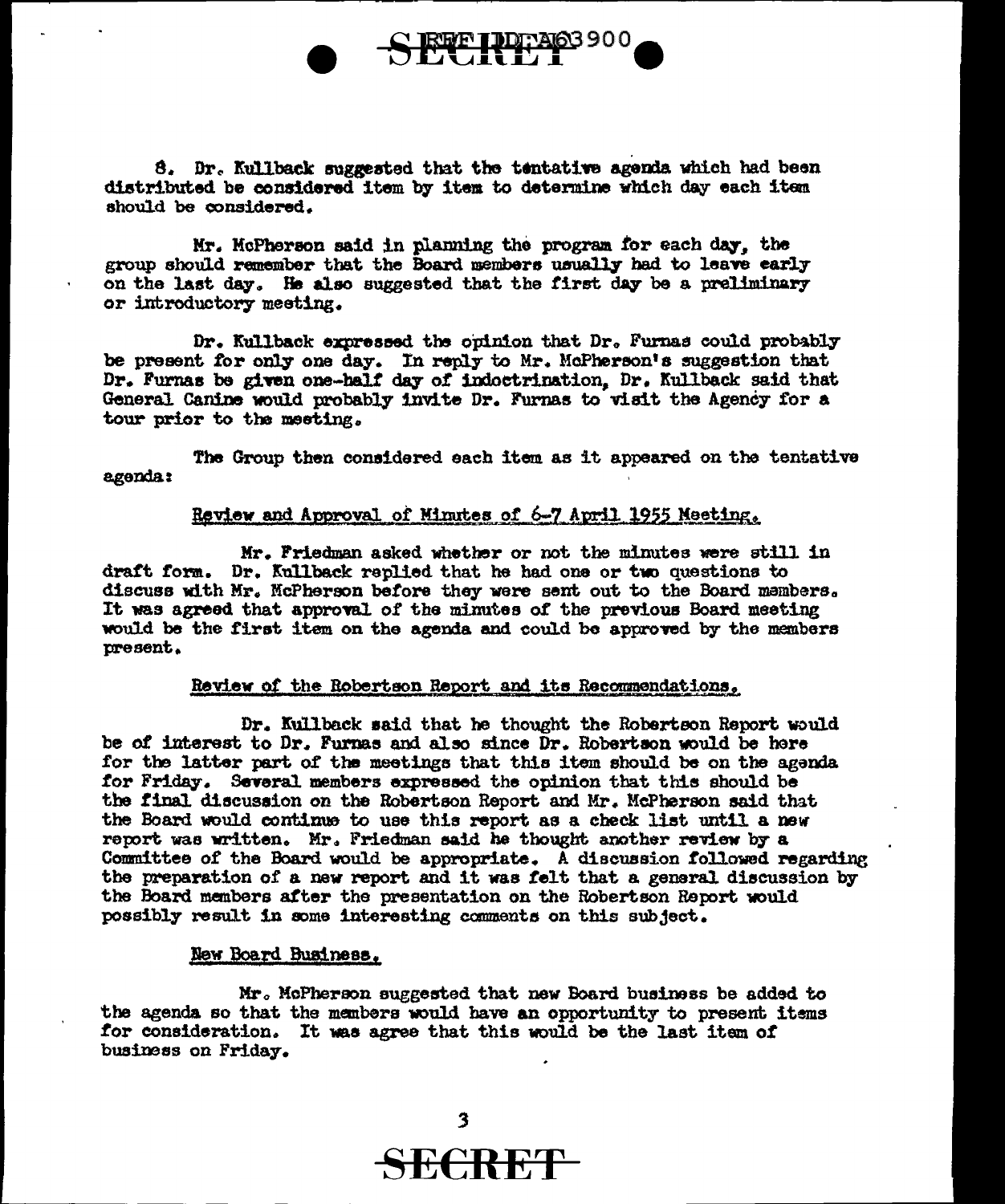## Report on Desirability of Setting up a Separate or Captive Organisation as an Adjunct to the Agency.

) . Dr. Kullback suggested that this item if included be scheduled for Friday. Mr. Friedman inquired about the status of this item and asked who would make the report on the problem. Mr. HcPherson said that the Board had never organised a committee to study the problem and said he had discussed it with General Canine and they had tried to get Professor Wilks to work on it. Mr. Friedman said that the last report he had was that it was being held in abeyance until Dr. Baker's return and suggested that General. Canine be asked about the status of this report.

#### Discussion of Setting up an Exchange Research Fellowship.

Mr. Friedman said that this should also be discussed on Friday and asked if a reply had been received from Mr. Jones, Director, GCHQ. Dr. Kullback brought the group up-to-date on this problem and said that plans were still firm for Dr. Leibler to discuss this with Mr. Jones when he goes to London. It was agreed that this would be one of the items under New Board Business.

### NSA Prob1ems or Communication.

Dr. Kullback said that agreement on the presentation of this item had been reached earlier in the meeting and suggested that it be discussed either Wednesday or Thursday. It was agreed that this would be on the agenda for Thursday afternoon.

## Report on the Activities of each of the Board Panels.

Mr. McPherson said that *m* had nothing to report on thia item since the Board had been inactive during the last twelve months except for individual consultations. He suggested that perhaps he could be furnished with a. list or the individual consultants and bring this to the attention of the Board. Dr. Kullback agreed to furnish Mr. McPherson with this list and said that it would be appropriate at this time to present the problem for the Mathematical Panel which had been previously discussed. Any other problems anyone might have for any of the panels could be presented at this time.

### Report on Agency Progress and Programs.

All members agreed that these presentations should be given on the tirst day= *ot* the meeting,,

In reply to Mr. Neff's question, it was agreed that PROD,  $CONSEC. R/D$  and Staff would each have one-half hour for presentation of their report and fifteen minutes for discussion, allowing 45 minutes in all tor each of the reports.

# **SECRET**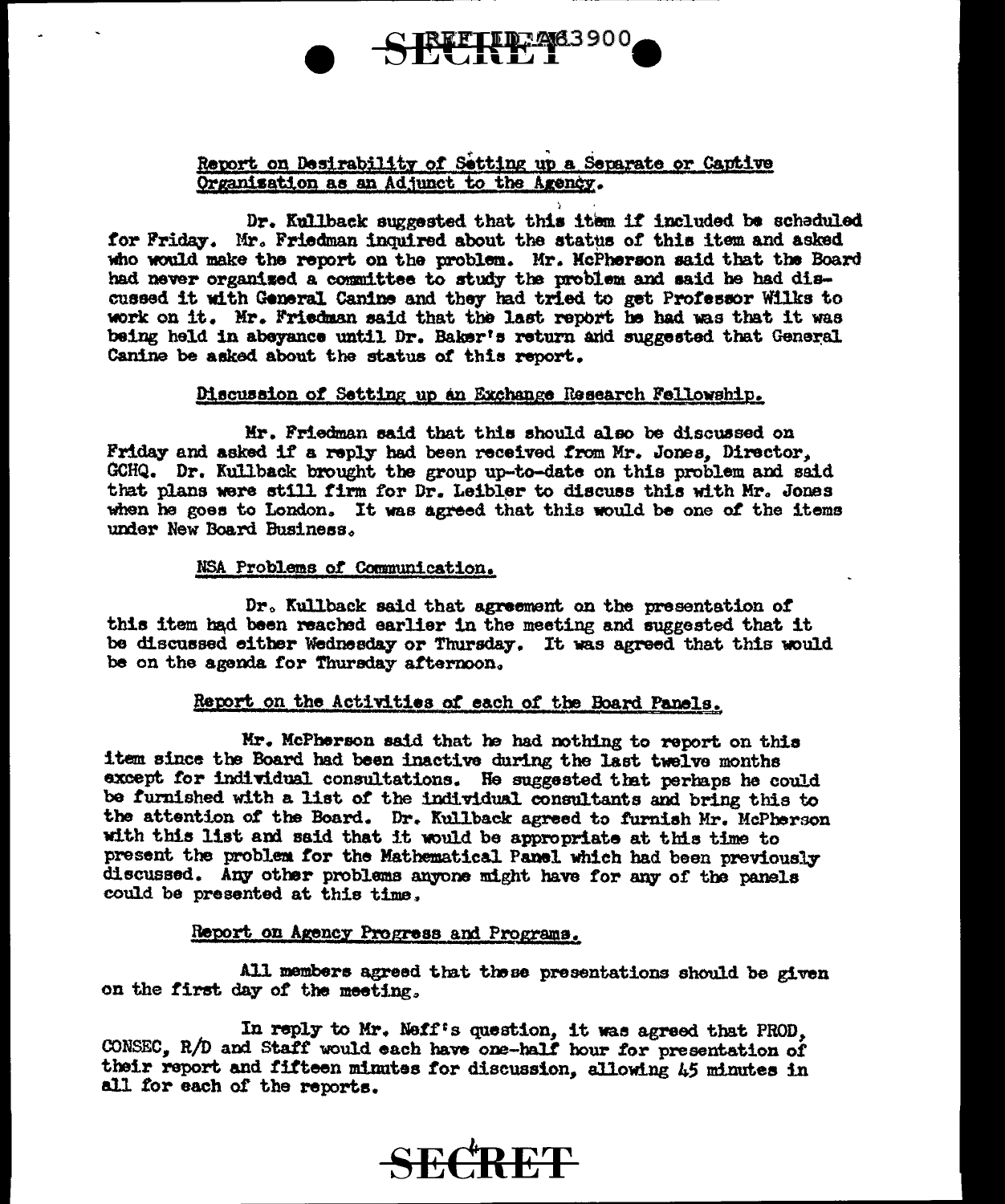

Colonel Wildes asked whether or not a briefing on the college recruitment program and the progress on the building at Fort Meade should be presented to the Board. Both reports were presented at the last meeting of the Board and it was agreed that members should be brought up-to-date on both items. This will be a part of the Staff presentation.

Mr. McPherson said that in this connection he thought someone should give a short briefing on Kelly Field and show how it fits in with the NSA operation. He emphasized that he wanted to bring to the attention of the members that NSA was a large operation. In this connection Colonel Wildes suggested that some mention might be made of foreign collaboration. He added that he would arrange a short briefing on this subject. Mr. Levenson said that PROD would include decentralization in their report which would cover some aspects of this subject.

#### Report on Equipment Acquisitions.

Mr. McPherson said that rather than have this subject as a separate item he would suggest that  $R/D$  present this report in connection with their report on progress. Colonel Davis asked if CONSEC would also present a report on their equipment and Mr. McPherson indicated that the Board would be interested in such a report. Mr. Neff said that he had planned for the COMSEC report to include equipments now being service tested. Dr. Kullback agreed that COMSEC should report on equipment that has reached the service test stage and beyond and R/D would report on COMSEC equipments not yet in the service test state and on equipments on the analytical side.

### Report on Changes in Board Membership.

A list of Board members was circulated to the Group. Mr. McPherson said that perhaps it would be helpful to have someone from Lincoln Laboratories as a member of the Board and suggested Professor Jay W. Forrester as a possible candidate in view of the fact that he is now a member of the Electronics Panel and had been instrumental in arranging visits to Lincoln Laboratories for NSA people. It was agreed that this would be discussed with General Canine.

#### Summary of the PHASE I. II. III Documents on Mechanisation.

The group agreed that this subject should be the first item for discussion on Thursday morning. Mr. McPherson said that the summary should not be too detailed but broad enough to let the members know the basic contents and interesting enough so that the individual members would want to come back and read it. Dr. Kullback said that Mr. Hausman, Mr. Hogan and someone from Mr. Schierlmann's office could cover the broad phases of the report and he would make the arrangements.